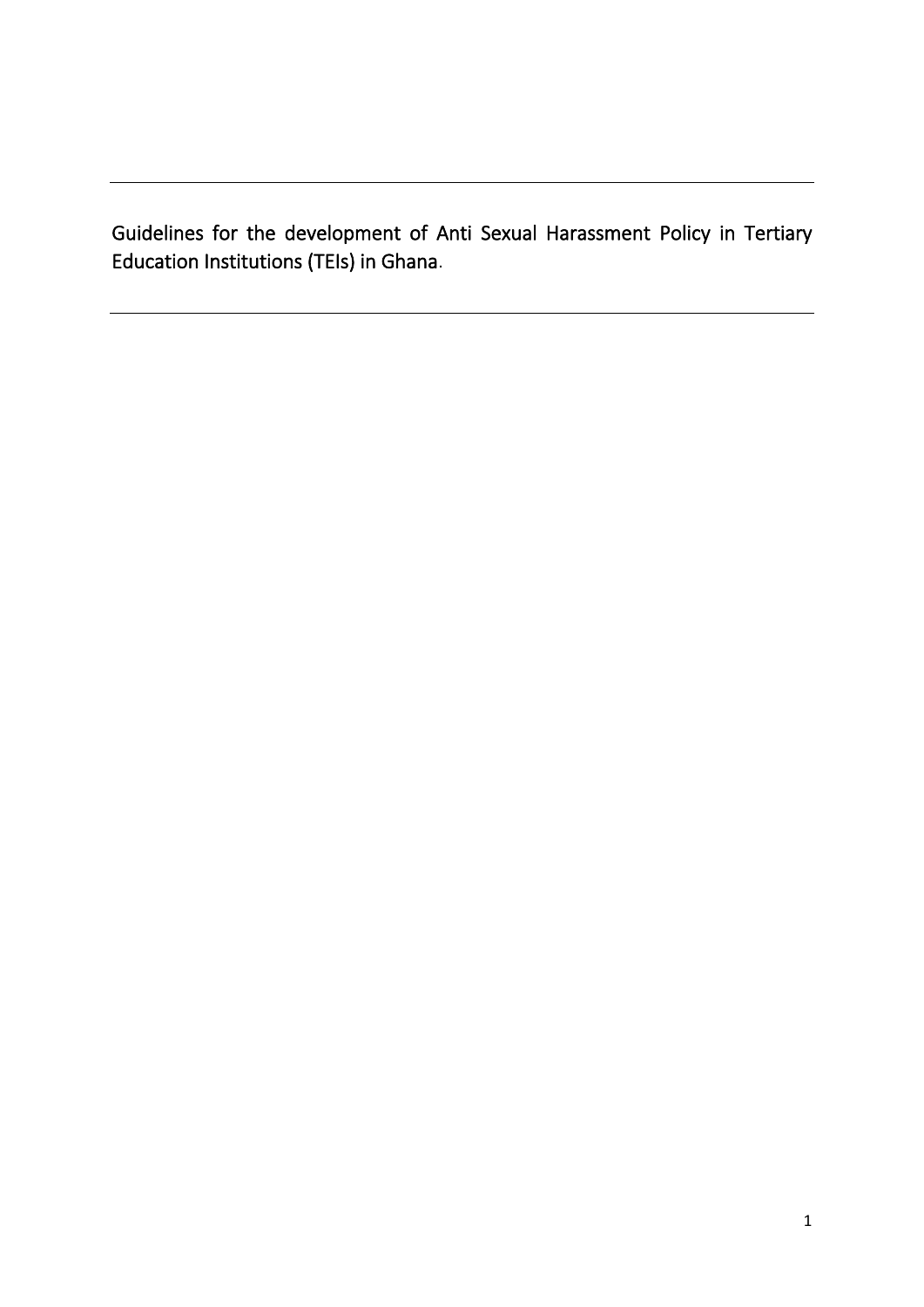## **Introduction**

Sexual Harassment in Tertiary Education Institutions (TEIs) in Ghana is not a new issue, but has until recently been a hidden silent one. During the last few years, TEI personnel from administrators and faculty to employees and students have recognized the problem in terms of its lost productivity, time consumption, and legal implications (in addition to visible/invisible damage to the victim).

Ideally, higher education institutions should be recognized as places where administrators, faculty, employee/staff, and students (of all levels/categories) work and learn in an environment free from intimidating, offensive, and hostile behaviours. Sexual harassment vitiates such an environment. Therefore, TEIs must have mechanisms to provide their members with the opportunity to develop intellectually, professionally, personally, ethically, morally and socially in an environment free of intimidation, exploitation and harassment. It should recognize its legal and moral responsibility to protect all of its members from sexual harassment and to take action if such harassment does occur.

To this end, the National Accreditation Board has produced this guideline from which it expects tertiary education institutions, especially those who do not have a comprehensive policy against sexual harassment and exploitation, to develop a policy for same and outline procedures for dealing with complaints of sexual harassment, including a range of disciplinary measures.

The intention here, which all institutions should espouse, is to prevent sexual harassment and exploitation from taking place, and where necessary to act upon complaints of sexual harassment promptly, fairly, and with due regard to confidentiality for all parties concerned.

## **Structure of Policy**

The policy against sexual harassment and exploitation should cover but may not be limited to the following sections:

- **1. Policy statement:** TEIs are to make a policy statement on anti-sexual harassment and exploitation. The statement should show the dimensions of intent and application of the policy. The statements should among others, seek to advance harassment – free environment, professional ethics, freedom of movement, freedom of access to facilities and resources without fear of harassment and any form of discrimination, free enquiry and open discussion of all issues without intimidation, etc. The dimensions can be presented in bulleted points or paragraphs.
- **2. Principles:** Institutions should advance some underpinning principles that express the motive for developing the policy. For example, '*Sexual harassment is a breach of a trusting relationship that should be a sex-neutral and relaxed situation. lt is an unprofessional conduct and undermines the integrity of the employment relationship*'. The principles can be presented in bulleted points.
- **3. Definition:** The policy should define sexual harassment and exploitation, and the contexts in which it occurs. It may also outline the scope – overt, subtle, visual signals, gestures, verbal, physical contact, or sign language, persistent and unwelcome flirting, electronic media, etc.

The statement under this section should also clarify the difference between sexually harassing conduct and personal relationships among consenting adults of the TEI community which do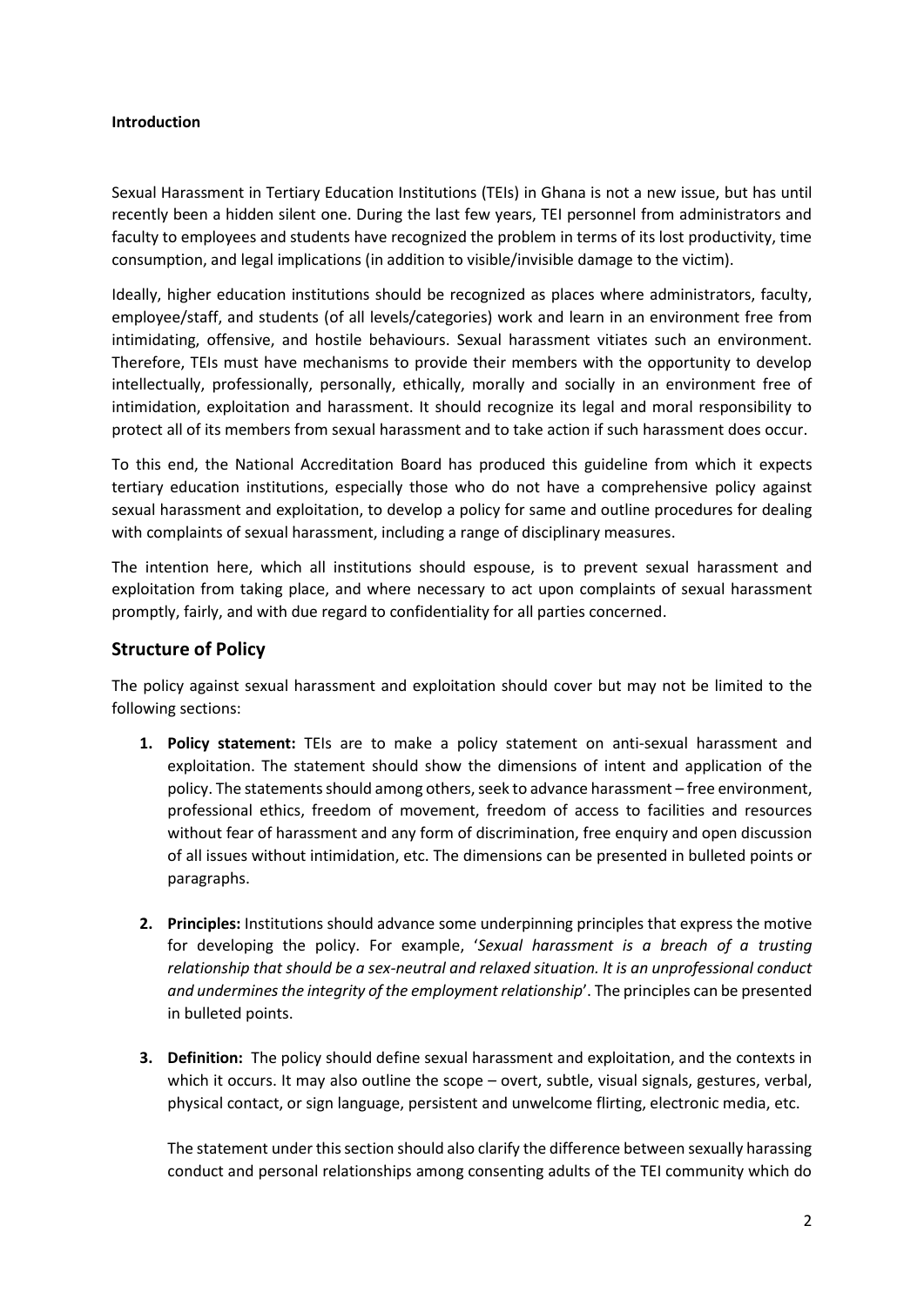not breach the social and cultural norms of the society and where such is allowed to take place.

It may be necessary that institutions, in order to avoid conflicts of interest, make statements or outline measures that it determines would not allow the institution to be implicated in intimate relationships between any two persons.

It must be noted that the definition of sexual harassment and exploitation has one key element: the bahaviour is uninvited, unwanted, and unwelcomed.

- **4. Examples**: The Policy should indicate some examples of sexual harassment and exploitation by teachers, students, employees (e.g. Administrative staff).
- **5. Sexual harassment listing**: this is optional. Institutions could indicate empirical examples of reported cases of sexual harassment and exploitation in its reviewed policy to show efforts at how it seeks deter the act.
- **6. Personnel coverage of jurisdiction:** The Policy document should indicate which groups of persons or individuals it covers. E.g. Students, teaching staff, non-teaching staff, researchers, interns, residents, contractors involved in business on campus, and other services. The statement may also indicate whether or not and how the policy affects terms and conditions of employment of faculty of the University/ College.
- **7. Assurance for fair treatment:** The policy must assure complainant, the respondent, and any other parties to proceedings of fair treatment. The policy must state what constitute fair treatment among various type of parties – between lecturer and student, non-teaching staff and student, teaching staff and non-teaching staff, student and supervisor, complainant and the institution itself, etc. The assurances must also be offered to any witnesses in a case.
- **8. Procedures**: The policy, under this section, must indicate the steps involved in reporting a complaint and how complaints are treated. For example, it must indicate who to report to and alternative persons or ways to contact/ complain, the responsibilities of persons whether designate or otherwise, who come to knowledge about a complaint or case of harassment, the key officer who engages the process and what he/she is expected to do, issues of confidentiality, options to seek redress in courts of law and their implications, and how to treat frivolous cases. It would be necessary that complaints determined to be frivolous, vexatious or entirely without factual basis, must be communicated to the complainant and the respondent (if previously informed of the complaint) in writing, and reasons for this conclusion must be provided.

The policy must ensure that all such complainants will have access to a common source of consistent and expert advice and that reliable data may be gathered on the incidence of discrimination and harassment in the institution. What the designated office must do if at anytime the health or safety of members of the institution is at risk, must be stated.

It is recommended that release time be given to Teaching, research and non-teaching staff who participate in the procedures.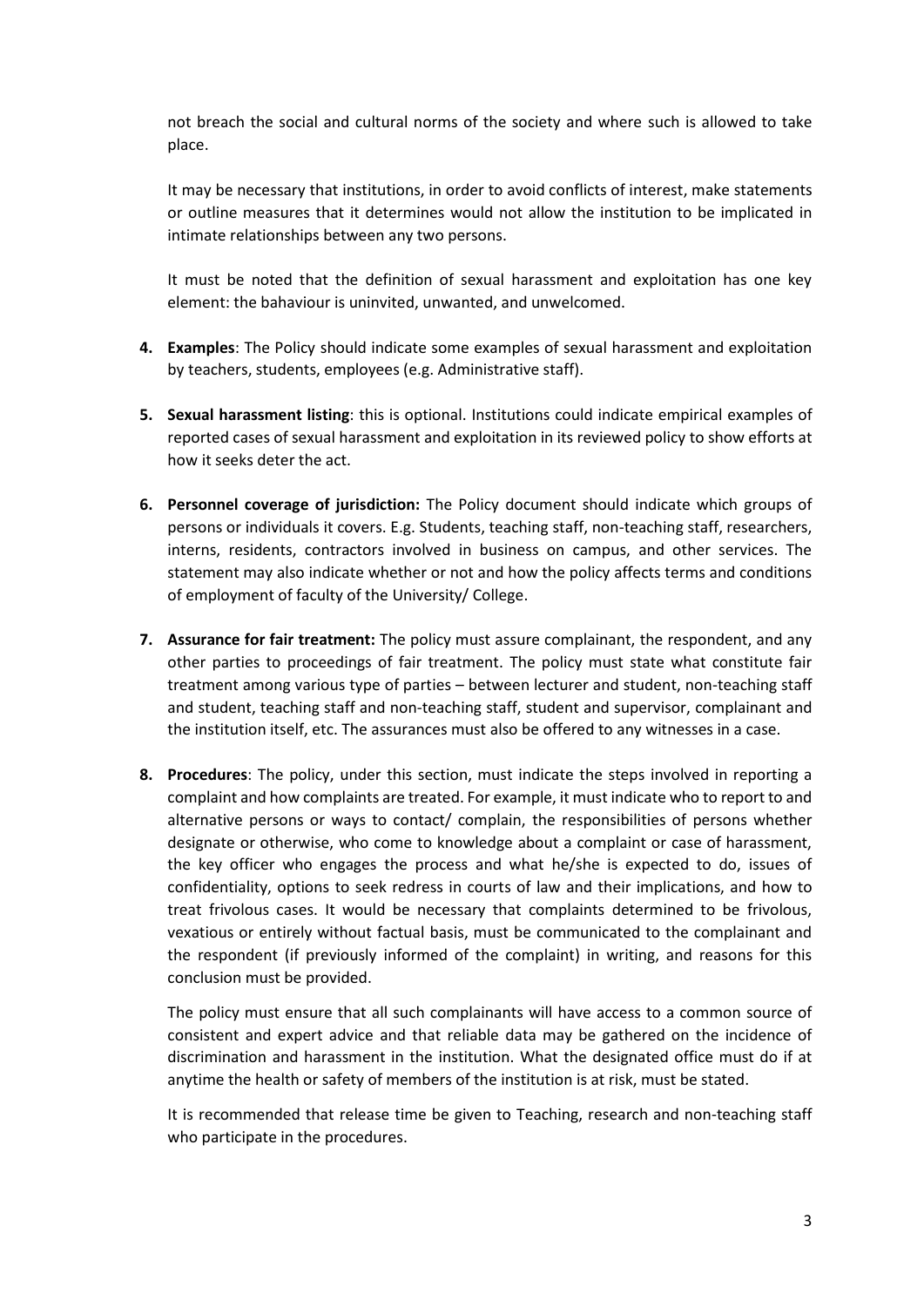**9. The office in charge of engaging the procedures:** The primary purpose of setting up this type of specialized office is to facilitate the policy implementation in letter and spirit. Universities/Colleges are to set up Harassment Complaint Offices, where complaints of sexual harassment or any other forms of harassment could be lodged. This would require a team consisting of a full time trained professional designated for such (Gender sensitized, with strong professional and counseling skills), computer specialist, and assistant who could follow up the documentation through relevant offices. lt is appropriate that one of the senior members at their office be female in order to facilitate confidential communication.

The harassment complaint office would involve the following:

a. Sensitization of all university/college faculty, staff and students on sexual harassment through workshops and training. All personnel/staff/faculty that enter the university employment would require completing a session on sensitization and training programs. This should be an ongoing activity.

b. Complaint registration: Formal verbal or written complaint could be lodged in this office, as a first and preliminary step. Resolution through counseling can take place at this first step. However, if the complainant wishes to follow through the hearing and tribunal procedures, he/she would be required to fill a complaint form that would be available in the office.

c. Tracking system: Once the complaint has formally been lodged, it would be entered into a database to track the processing of the complaint. lt is important that every complaint is treated with utmost confidence and is sent to the concerning authorities such as the vice chancellor/ president/ rector/ director for further orders/inquiries. It is proper that preliminary investigation is uploaded into the database against every reference filed case to facilitate the entire investigation procedure.

d. Implementation: Since the investigation of cases requires a constant liaison between the appointed authority/committee and the complainant therefore all the meetings and schedule arranged would be the responsibility of the key officer in charge of monitoring harassment cases.

- **10. Sexual Harassment Resolution**: Universities/ Colleges are to advance mechanisms for resolving cases that are consistent with the spirit of the institution's policy and its fundamental principles. There could be formal resolutions and informal resolutions either with written complaints or otherwise. And complainants should be free to choose freely any option. The institution shall state the procedure for each option.
- **11. Hearing panel for sexual harassment**: Universities / Colleges should form a hearing panel or committee with a Chair and Vice Chair and indicate the constituents. Preferably the members of the panel should cut across the ranks and file of the institution and should show some gender parity. It is necessary that members are appointed in staggered terms to provide for continuity of experience. Member of the hearing panel must receive training from appropriate personnel in the particular sensitivities which surround sexual harassment issues, in procedures which effect fair resolutions and in penalties and sanctions which are appropriate to the various breaches of policy and which act as deterrents to further breaches of policy, together with the principles of Academic Freedom. The institution may provide for the Chair to chair all tribunals or designate chairs of tribunals among the membership of the hearing panel.